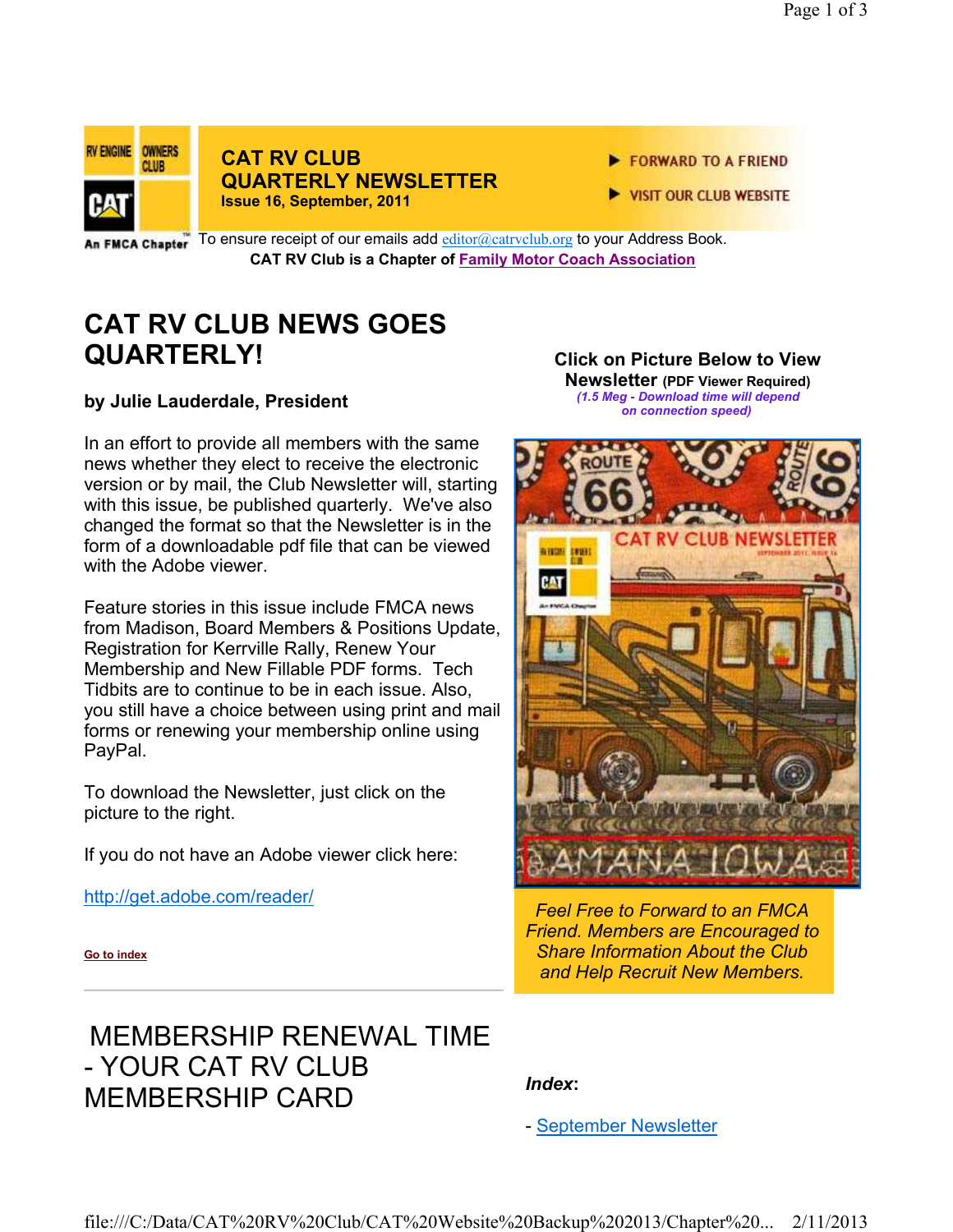### **by Ken Carpenter, SVP, VP Membership & Webmaster**

All CAT RV Club memberships renew on November 1 of each year following a "Class-year" model rather than a calendar year or anniversary of payment model. So that you can determine if it is time to renew your membership we have included a copy of your current Membership Card below. If the renewal date is November 1, 2011 or earlier, it is time to renew your membership.

You can renew using one of two different ways:

1. Download, fill in the blanks - as appropriate print and mail along with your check; or,

2. Use the following link to the CAT RV Club shopping cart to renew online using PayPal. http://catrvclub.dynamic-storefront.com/Merchant/?p1=146290

Transmittal eMail:

**Card** 

Current?

- President's Message

- Membership Renewal Time - Your Current CAT RV Club Membership

- Is Your Contact Information

When you renew your annual dues will vary depending on your choice of an electronic newsletter (\$15 / yr) or printed newsletter sent to your mailing address of record (\$25 / yr). Your 2011 membership card appears below showing your current membership renewal date:



Print and Cut Along Black Top & Bottom Lines; Fold in Middle for wallet - print on heavy paper if important to you

Caterpillar starts its annual budgeting process during October of each year. We are confident they will renew the 10% discount program for genuine Caterpillar parts purchased for your RV for the coming year but we will not have their decision for a few weeks. Membership cards for the 2012 year will be issued once the decision is announced.

Return to Index

# **DO YOU NEED TO CHANGE YOUR CONTACT INFORMATION??**

[address1], [city], [state] [zip] [email]

Your contact information appears above as is recorded on Club membership records. If you have changed your mailing address, email address, or cell phone, please do not forget to tell us